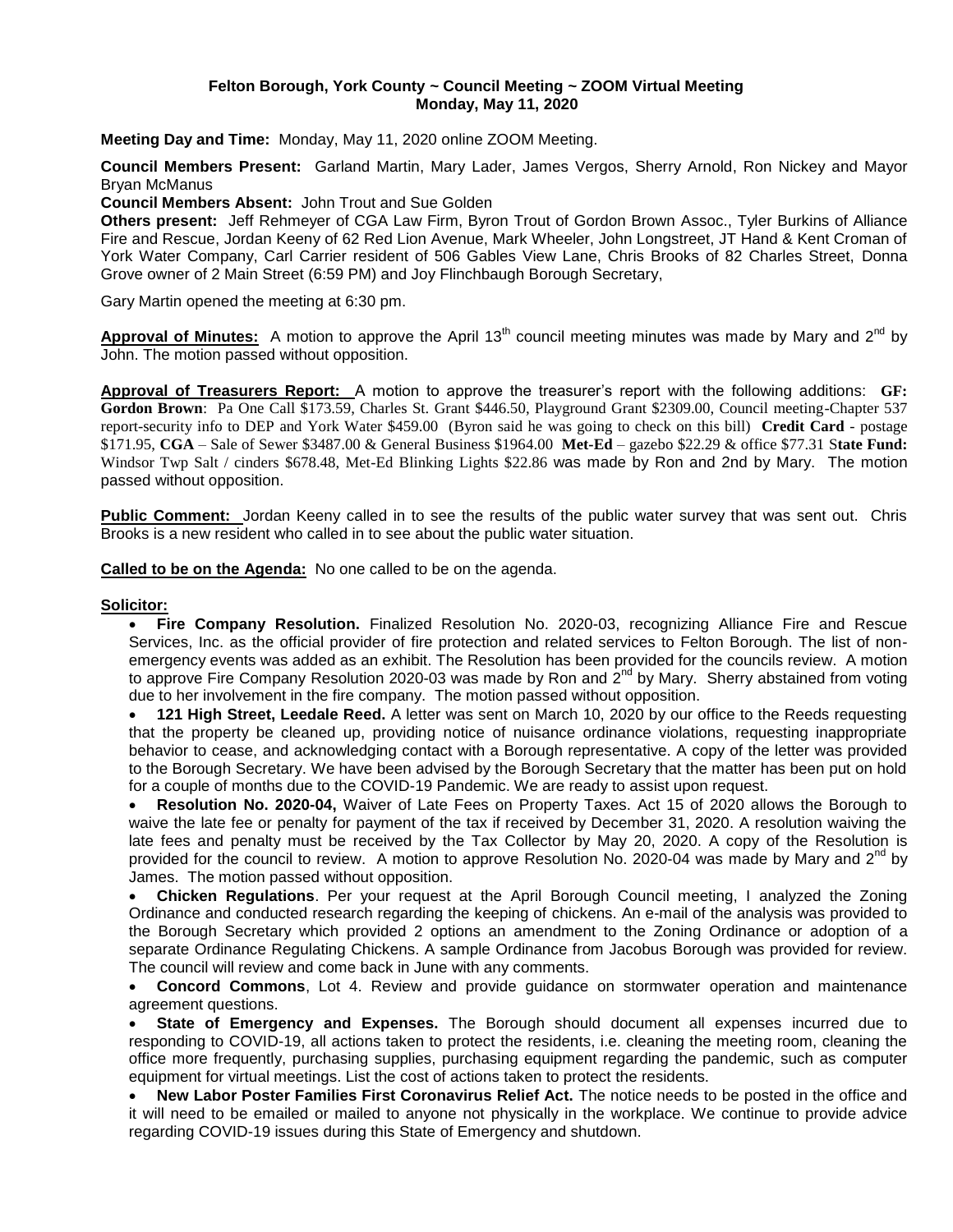**Municipal Night at the Ballgame/Rescheduled**. Save the date. August 21, 2020.

# **Engineer-** Byron Trout of Gordon Brown & Associates

- **Charles Street Bids** were received and opened on April 30th and are as follows: Stewart & Tate for \$102,662.50 and Farhat Inc. for \$93,000. Both are good bidders. The borough has a grant from DGLVR for \$94,055.00. The borough is going to ask Farhat for a reference of similar work. A motion to accept Farhat's bid of \$93,000 contingent upon receiving a similar reference for the borough engineer to review was made by Mary and 2nd by Ron. The motion passed without opposition.
- **Park Grant** The DCNR Grant was submitted on April 21<sup>st</sup>. The borough will find out in the fall whether we were awarded the grant. Contracts will be out in January of 2021. The borough has not heard back from Exelon yet. Byron and Joy will be reaching out to Home Depot, Lowes and Ace to seek donations of tables and such for the park.
- **Concord Commons** has submitted plans for 2 new homes which Jeff is working on the new O & M agreements for those.
- **DGLVR for Church Lane –** Joy asked Byron about starting an application for Church Lane on High Street.

## **Old Business:**

**Surveys about Public Water – the results of the survey are as follows:** 

| Sent out | 208 | Returned | 147 | 71% | $r - c$ | sulla | nn.<br>ುಂ | 24% |
|----------|-----|----------|-----|-----|---------|-------|-----------|-----|
|          |     |          |     |     |         | an ta |           | 76% |

- **Donna Grove owner of 2 Main Street** asked what the council will do now that the survey shows that 76 % of the people do not want water. Her husband has an engineering background and has ideas of other ways the borough can address the people that don't have water. She believes that this is an unnecessary hardship for those that don't' need it especially during this time. The council asked that she provide the information to the borough and the council will consider it. The council is looking to have public water brought into the borough because there are people in desperate need and something needs to be done. She also stated that York Water has way too much chlorine in the water.
	- o **Mark Wheeler of York Water Co** mentioned that the York Water Co has been in operation since 1816 and has 69,000 customers. They are a regulated utility and understand the current financial conditions. Mark mentioned that they are working with HRG to find out the cost and the best way to provide water to the borough. They will have a better idea of cost after they get the information back from them. There will be no tap in fee and York Water will install the water meters. You will be billed on usage after the connection takes place. .
	- o **Jordan Keeny** said that her neighbors are not aware of the cost and wants to know if it would be a mandatory hook up. Jordan thought that the monthly rate of \$79.50 would include the sewer and water costs. That rate is only for sewer; water would be billed in addition to that. She wants to know what the cost would be to connect her house to the water.
	- o **Joy** reiterated that there will be no tap in fee, York Water will install and pay for the water meter. The only cost to the resident is to connect their home to the main line and that will be different for each individual property owner based on distance and their inside plumbing needs.
	- o **Carl Carrier** is not happy with a mandatory hook up. How would the borough help those that can't afford the connection?
	- o **Sherry Arnold** commented that she does not drink her well water and is concerned that she will have water issues in the future as well.
	- o **Jeff Rehmeyer** said that the survey is the public opinion but it is not binding for the council to go with the results. Public water can provide an increase in homes value as well.
	- o **Joy** will check into any grants available to help property owners make the connection.

## **Alliance Fire & Rescue:**

 **Fire Reports –** Tyler Burkins provided the fire reports by email which will be distributed to the council tomorrow. There were a total of 76 calls in April of which 5 were medical calls in the borough.

# **Old Business:** continued

 **DEP Corrective Action Plan –** The Sewer televising that is part of the CAP will be done by York Water Co. Jack Longstreet said that they will be doing 5065' of sewer televising soon. They have taken over all operations of the